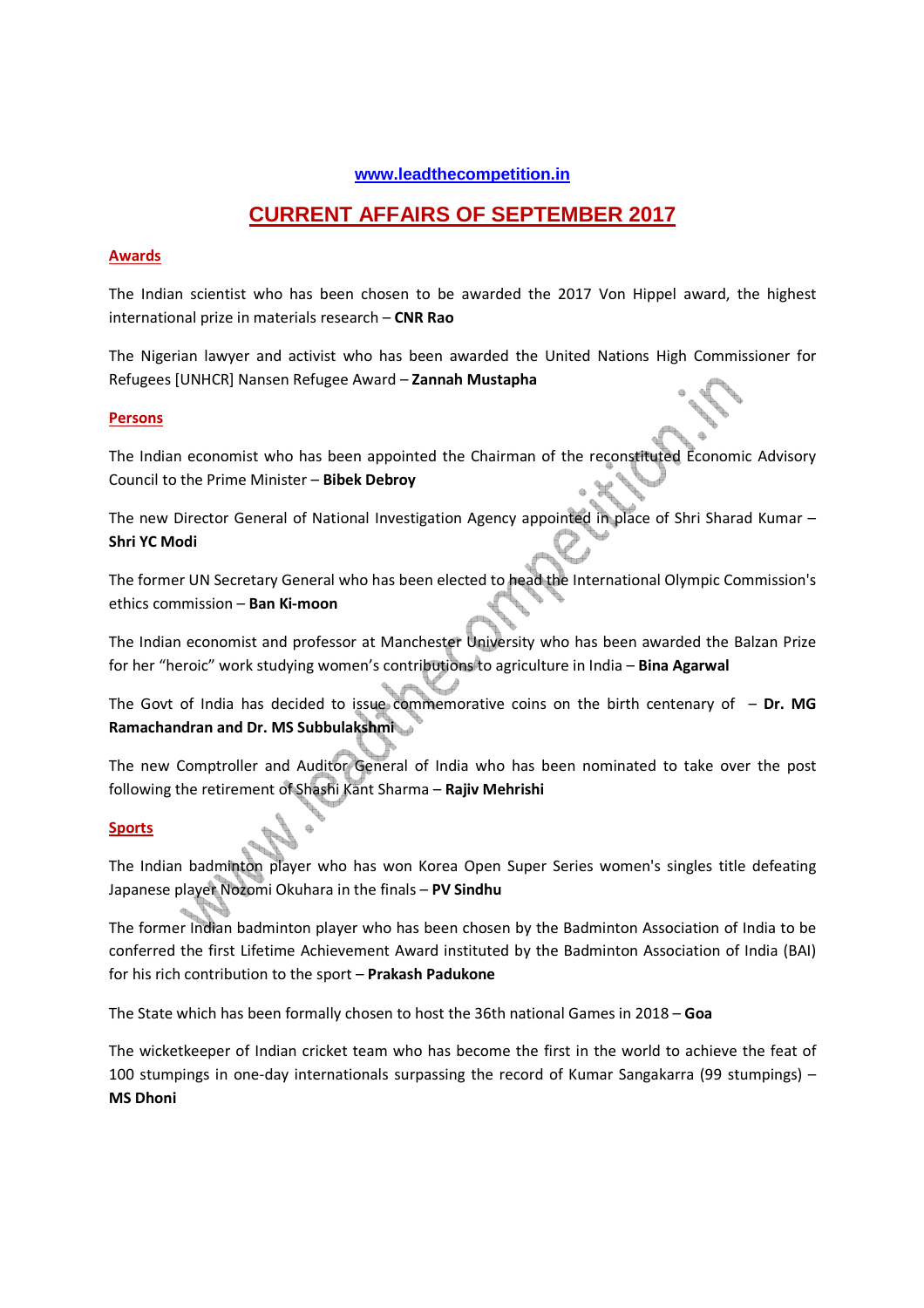# **Places**

The city in which a multi-agency exercise involving State Government agencies, Police, State Fire & Emergency Services, NDRF, CISF and the Armed Forces, named Pralay Sahayam was held recently – **Hyderabad**

The State which has become the first in the country to launch electric bus service (the bus eBuzz K7 has been built by Goldstone Infratech have a range of 200 km on a single charge) – **Himachal Pradesh**

The venue of 4 day (21 to 24 Sep) international textile and apparel fair titled VASTRA – **Jaipur**

The State which has launched Shaheed Gram Vikas Yojana aimed at developing villages of freedom fighters in the State – **Jharkhand**

The north-eastern State which has been declared as disturbed under the Armed Forces (Special Powers) Act (AFSPA) for SIX months – **Assam**

### **Defence**

The first of Scorpene class submarines which was delivered to the Indian Navy by Mazagon Dock limited – **INS Kalvari**

The Indo-US joint military exercise Yudh Abhyas 2017 is being held from 14 to 27 Sept 2017 at – **Joint Base Lewis McChord, Washington, USA**

The middle-east country in which the United States of America has established a permanent military base for the first time – **Israel** 

### **Indices and Ranks**

The rank of India in the World Economic Forum's Global Competitiveness Index which is topped by Switzerland, followed by USA and Singapore in the second and third place respectively – **40th**

The rank of India in the World Economic Forum's Global Human Capital Index which is topped by Norway, followed by Finland and Switzerland in the second and third place respectively – **103rd**

# **Govt Campaigns/Programmes**

The scheme launched by the Prime Minister on the birth anniversay of Pandit Deendayal Upadhyay to provide power to all homes is named – **Saubhagya or Sahaj Bijli Har Ghar Yojana**

The campaign launched by the Ministry of Environment and Forests and Climate Change to promote wood as climate-friendly resource and substitute to materials like steel and plastic is named – **Wood is Good**

The operation launched by Govt of India to provide relief material to Rohingya refugees in Bangladesh is named – **Operation Insaniyat**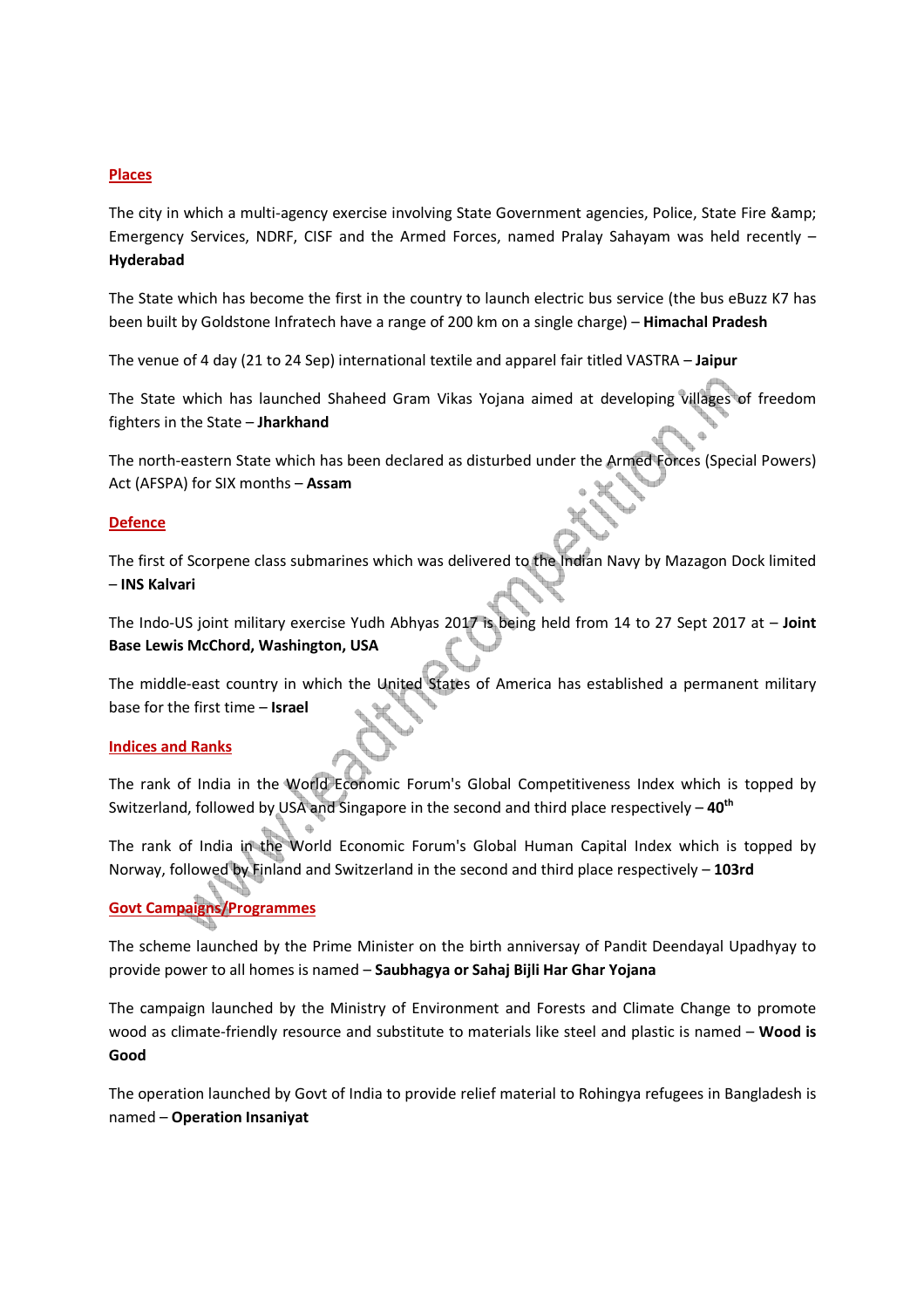The online environmental quiz competition launched by the Environment Ministry on Teachers Day (5 Sep) for school children at national level is named – **Prakriti Khoj**

### **Finance**

The digital payment app based on government backed Unified Payment Interface (UPI) platform launched by Google is named – **Tez**

The private sector bank which has been listed by the Reserve Bank of India as a domestic systemically important bank (DSIB) (SBI and ICICI Bank were identified as DSIBs in 2015) – **HDFC Bank** 

### **Miscelleneous**

The port on the west coast of India which has been renamed Deendayal Port – **Kandla Port**

The member of the canine family which has been reclassified by the IUCN from endangered to vulnerable – **Snow Leopard**

The dwarf planet on which two mountain ranges have been named after Sir Edmund Hillary and Tenzing Norgay (Hillary Montes and Tenzing Montes) – **Pluto**

The hurricane arising in the Atlantic Ocean which severely affected the US States of Texas and Louisiana claiming 70 lives and causing extensive damage to property was named – **Hurricane Harvey**

The theme of the National Nutrition Week 2017 observed from 1st to 7th September to intensify awareness generation on the importance of nutrition for health – **Optimal Infant & Young Child Feeding Practices: Better Child Health**

The official song of FIFA U-17 World Cup written by Amitabh Bhattacharya, composed by Pritam and sung by Sunidhi Chauhan, Neeti Mohan, Babul Supriyo, Shaan, Papon and Mika – **Kar Ke Dikhla De Goal**

# **Important Days of September**

| International Day of Charity: 05 September 2017   |  |  |  |
|---------------------------------------------------|--|--|--|
| Designated by: United Nations General Assembly    |  |  |  |
| First observed: 2013                              |  |  |  |
| International Literacy Day: 08 September 2017     |  |  |  |
| Designated by: UNESCO                             |  |  |  |
| First observed: 1966                              |  |  |  |
| Theme: Literacy in a Digital World                |  |  |  |
| International Day of Democracy: 15 September 2017 |  |  |  |
| Designated by: UN General Assembly                |  |  |  |
| First observed: 2008                              |  |  |  |
| Theme: Democracy and Conflict Prevention          |  |  |  |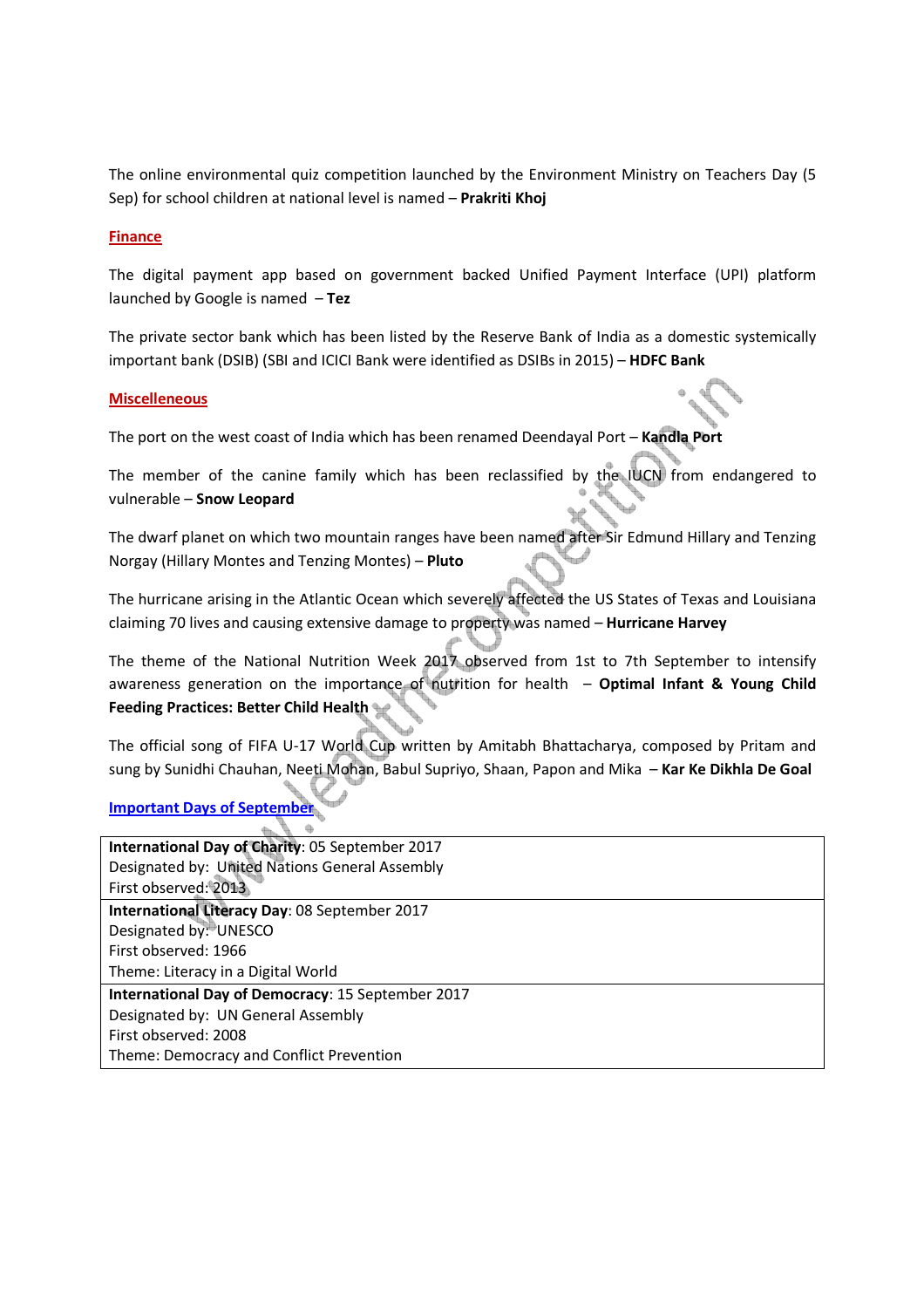| International Day for Preservation of Ozone Layer: 16 September 2017           |  |  |  |
|--------------------------------------------------------------------------------|--|--|--|
| Designated by: UN General Assembly                                             |  |  |  |
| First observed: 1995                                                           |  |  |  |
| Theme: Caring for all life under the sun                                       |  |  |  |
| International Day of Peace: 21 September 2017                                  |  |  |  |
| Designated by: UN General Assembly                                             |  |  |  |
| First observed: 1982                                                           |  |  |  |
| Theme: Together for Peace: Respect, Safety and Dignity for All                 |  |  |  |
| International Day for total elimination of Nuclear Weapons: 26 September 2017  |  |  |  |
| Designated by: UN General Assembly                                             |  |  |  |
| First observed: 2014                                                           |  |  |  |
| World Tourism Day: 27 September 2017                                           |  |  |  |
| Designated by: UNWTO General Assembly                                          |  |  |  |
| First observed: 1980                                                           |  |  |  |
| Theme: Sustainable Tourism - a Tool for Development                            |  |  |  |
| World Rabies Day: 28 September 2017                                            |  |  |  |
| Designated by: Global Alliance for Rabies Control                              |  |  |  |
| First observed: 1980                                                           |  |  |  |
| Theme: Zero by 30                                                              |  |  |  |
| International Day for Universal Access to Information: 28 September 2017       |  |  |  |
| Designated by: UNESCO                                                          |  |  |  |
| First observed: 2016                                                           |  |  |  |
| World Maritime Day: 29 September 2017                                          |  |  |  |
| Designated by: International Maritime Organisation                             |  |  |  |
| First observed: 1978                                                           |  |  |  |
| Theme: Connecting Ships, Ports and People                                      |  |  |  |
| International Translation Day: 30 September 2017                               |  |  |  |
| Designated by: Federation of International Translators and UN General Assembly |  |  |  |
| First observed: 1953 (By FIT) and 2017 (by UN)                                 |  |  |  |
| Theme: Translation and Diversity                                               |  |  |  |

# **UNESCO Literacy Prizes 2017**

**UNESCO King Sejong Literacy Prize** was awarded to:

We Love Reading for its Programme in Jordan

The Centre for the Study of Learning & Performance (CSLP) at Concordia University in Canada for its programme 'Using Educational Technology to Develop Essential Educational Competencies in Sub-Saharan Africa'

# **UNESCO Confucius Prize for Literacy** was awarded to:

The Secretariat of Information and Communications Technologies of the city of Armenia in Colombia for its '**AdulTICoProgram**'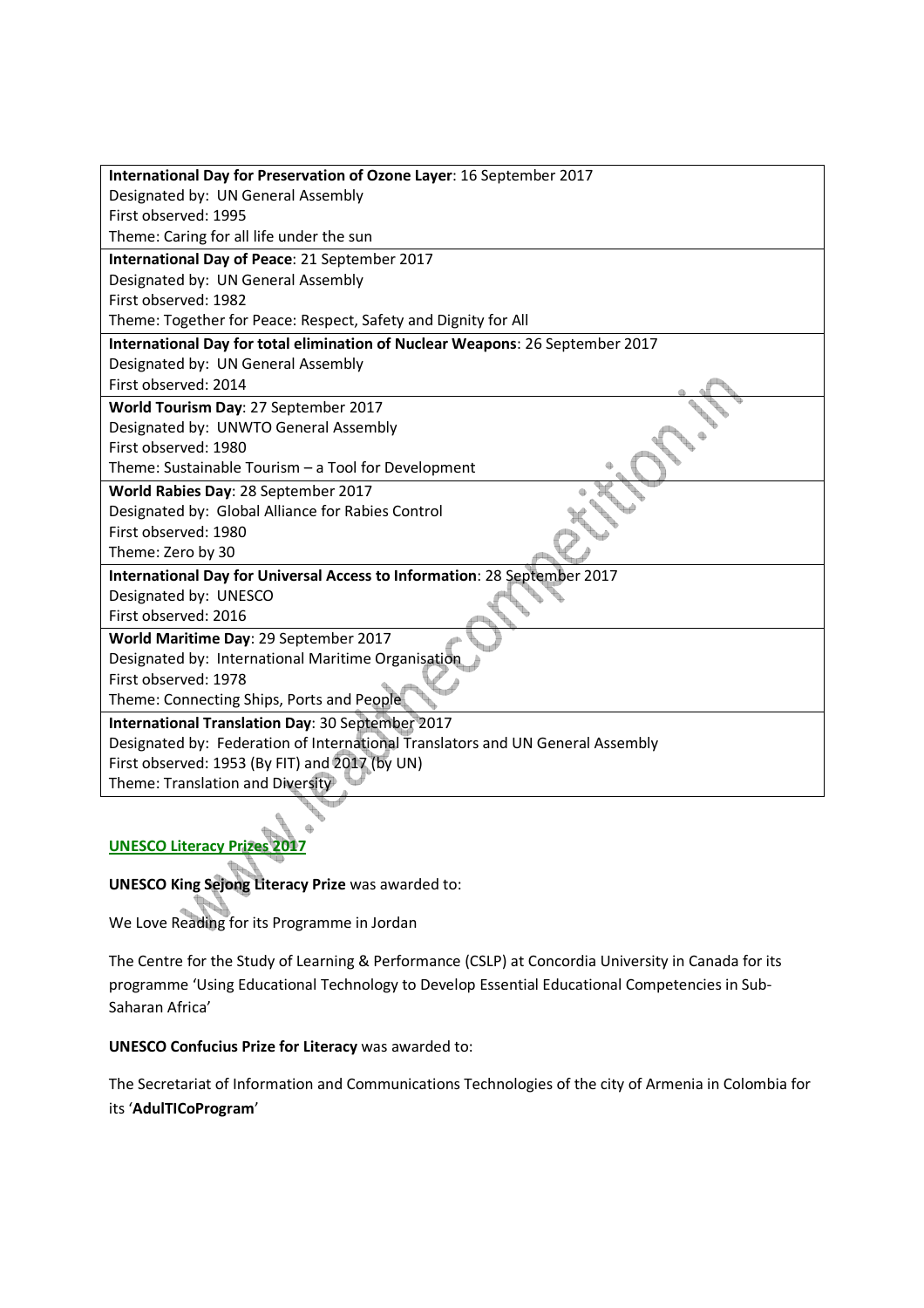The Citizens Foundation in Pakistan for its '**Aagahi Literacy Programme for Women and Out-of-School Girls**'

'FunDza Literacy Trust' in South Africa for its programme '**Growing FunDza readers and writers**'

**National Tourism Awards 2015-16**

Presented by: The President Shri Ram Nath Kovind

Presented on: 27.09.17 (World Tourism Day)

**Hall of Fame Award** – Best State for Comprehensive Development of Tourism: **Gujarat and Madhya Pradesh** 

Best State for Comprehensive Development of Tourism - 1st Prize: **Andhra Pradesh**

Best State for Comprehensive Development of Tourism - 2nd Prize: **Rajasthan**

Best State for Comprehensive Development of Tourism - 3rd Prize: **Kerala and Goa**

Best Airport (Class X Cities): **Chhatrapati Shivaji International Airport**, Mumbai

Best Airport (Other Cities): **Srinagar International Airport**, Srinagar and **Swami Vivekananda Airport**, Raipur

Tourist Friendly Railway Station: **Ujjain Railway Station**, Madhya Pradesh

Best Heritage City : **Warangal**, Telangana and **Chanderi**, Madhya Pradesh

Best Maintained and Differently Abled Friendly Monument: **Chowmohalla Palace**, Hyderabad, Telangana.

Swachhta Award: **Government of Telangana**

*Note: Hall of Fame Awards presented to State Governments / organizations who have won the award in the same category for the last three consecutive years.* 

# **Marshal of the IAF Arjan Singh**

### Born: **15 April 1919** at **Lyallpur**, Pakistan

Years of service: 1938 - 1970

Became Chief of Air Staff: 1964

### **First Chief to be upgraded to the position of Air Chief Marshal**

Made Marshal of the IAF in **2002**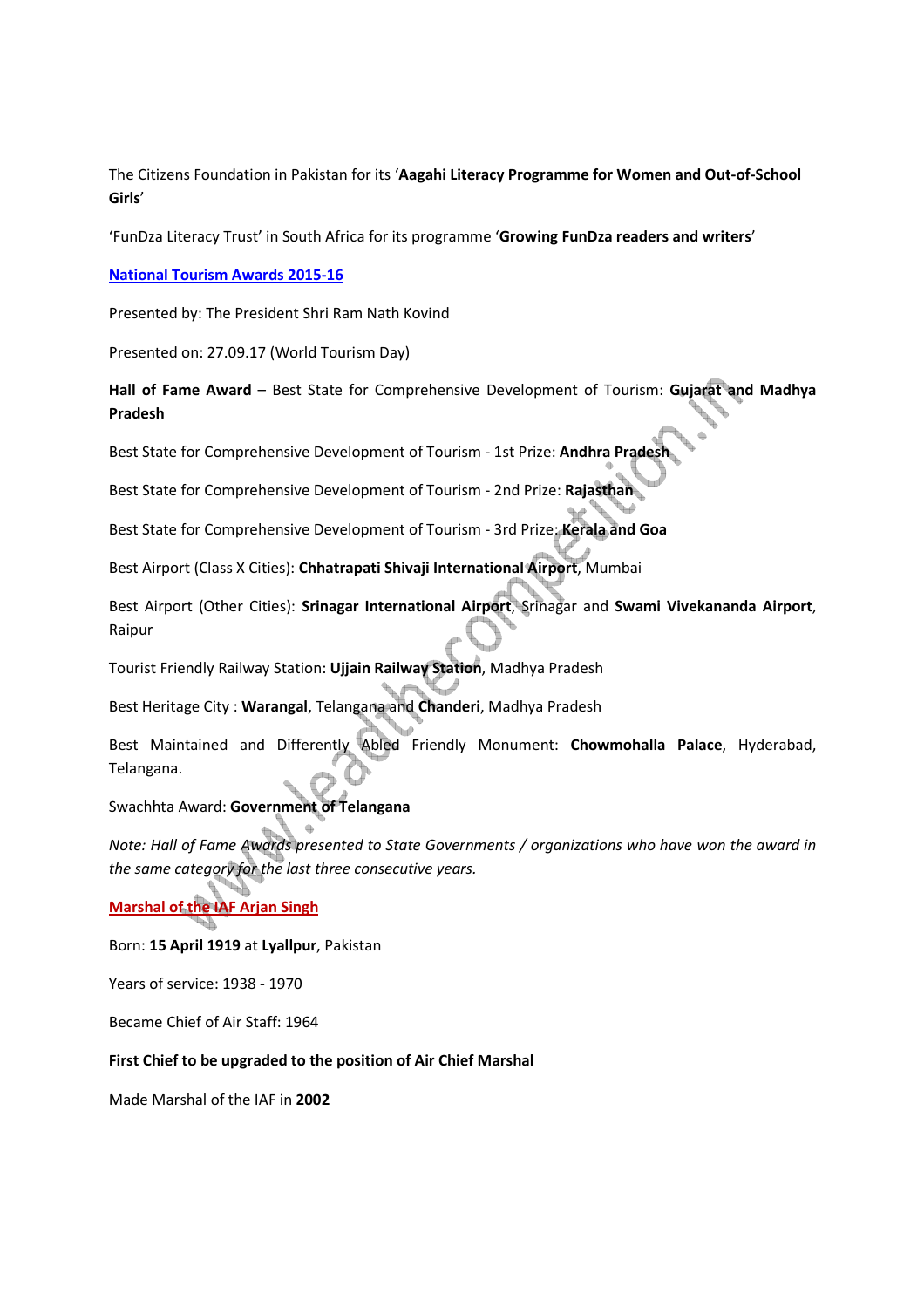### Civilian honour: **Padma Vibhushan** in 1966

**Air Force Panagarh** in West Bengal is named **Air Force Station Arjan Singh**.

Death: **16 Sep 2017** (*The National Flag was flown half-mast on the day of funeral i.e. 18 Sep 1*7)

### **Navika Sagar Parikrama**

Purpose: **To circumnavigate the globe**

Sailing vessel: **INSV Tarini**

Special feature: **All women crew from the Indian Navy** 

Flagged off by: Defence Minister Smt Nirmala Sitharaman

Crew: Lt. Commander Vartika Joshi (Captain), Lt. Commanders Pratibha Jamwal, P Swathi, and Lieutenants S Vijaya Devi, B Aishwarya and Payal Gupta.

Stopovers: Fremantle (Australia), Lyttleton (New Zealand), Port Stanley (Falklands), and Cape Town (South Africa)

Expected arrival: April 2018

# **SWACHHTA Ranking - 2017 of Higher Educational Institutions**

The following are the first ranked universities/colleges in the Swachhta Rankings 2017 who were awarded by the Union Human Resource Development Minister, Shri Prakash Javadekar

**University**: 1. O. P. Jindal Global University, Sonipat, Haryana

**Colleges**: 1. Kongu Arts and Science College, Erode, TN

**Technical institutions**: 1. Amrita Vishwa Vidyapeetham, Coimbatore, TN

**Government institutions**: 1. G.B. Pant University of Agriculture and Technology, Pantnagar, UK

# **US OPEN 20**

| Title           | Winner                                     | <b>Runner-up</b>                |
|-----------------|--------------------------------------------|---------------------------------|
| Men's Singles   | Rafael Nadal (Spain)                       | Kevin Anderson (South Africa)   |
| Women's Singles | Sloane Stephens (USA)                      | Madison Keys (USA)              |
| Men's Doubles   | Jean-Julien Rojer (Netherlands) and Horia  | Feliciano Lopez and Marc Lopez  |
|                 | Tecau (Romania)                            | (Spain)                         |
| Women's Doubles | Chan Yung-jan (Chinese Taipei) and Martina | Lucie Hradecka and Katerina     |
|                 | Hingis (Switzerland)                       | Siniakova (Czech Republic)      |
| Mixed Doubles   | Jamie Murray (UK) and Martina Hingis       | Chan Hao-Ching (Chinese Taipei) |
|                 | (Switzerland)                              | and Michael Venus (New Zealand) |